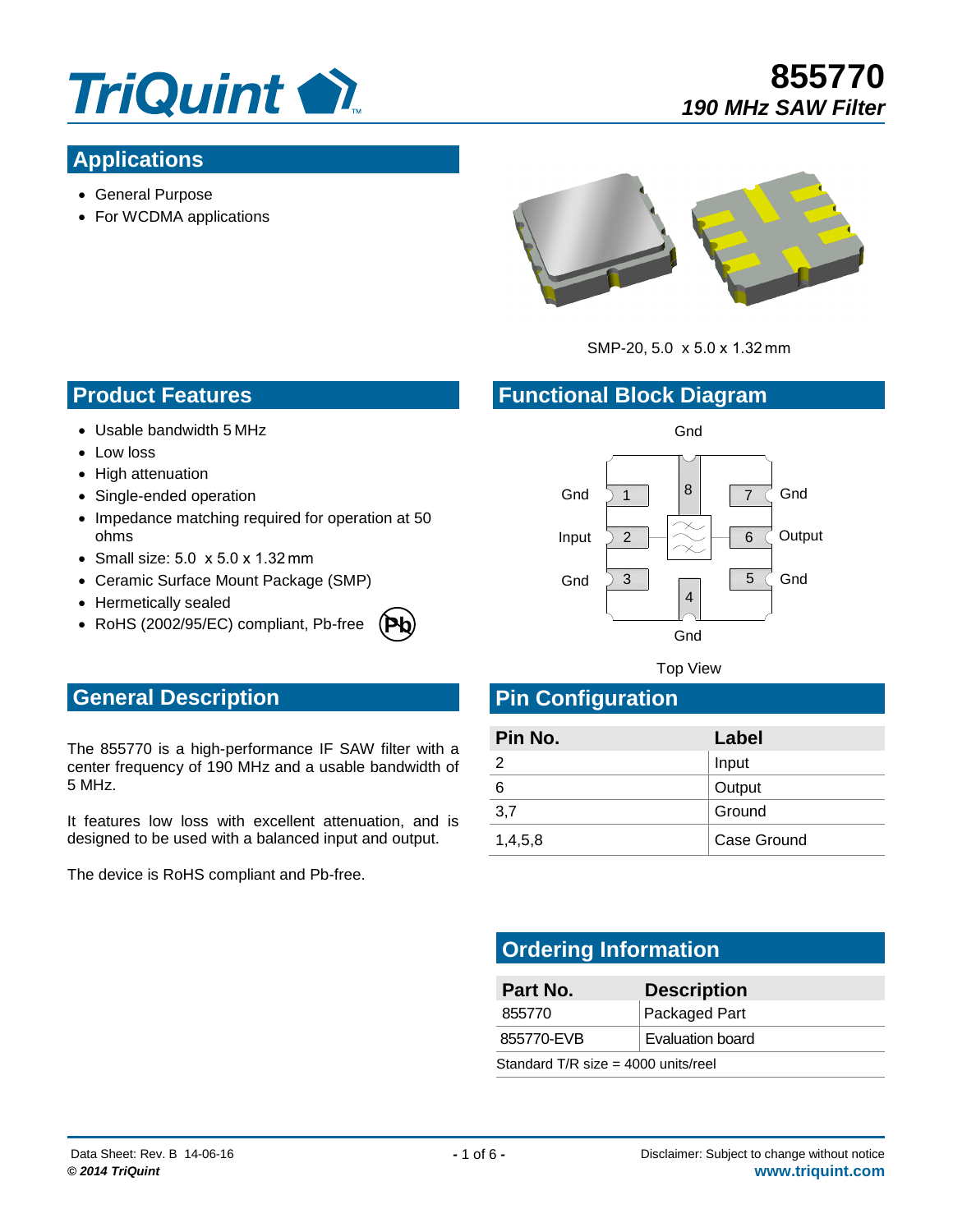

# **Absolute Maximum Ratings**

| <b>Parameter</b>                    | Rating            |
|-------------------------------------|-------------------|
| Storage Temperature <sup>(1)</sup>  | $-40$ to $+85$ °C |
| Operable Temperature <sup>(2)</sup> | $-40$ to $+85$ °C |

- 1. Operation of this device outside the parameter ranges given may cause permanent damage.
- 2. Specifications are not guaranteed over all operable conditions.

# **Electrical Specifications (1)**

Test conditions unless otherwise noted:  $(2)$  Temperature Range - 30 to +70 °C

| Parameter <sup>(3)</sup>                                                   | <b>Conditions</b>                                                                                                  | <b>Min</b>                       | Typical <sup>(4)</sup>                       | <b>Max</b> | <b>Units</b> |
|----------------------------------------------------------------------------|--------------------------------------------------------------------------------------------------------------------|----------------------------------|----------------------------------------------|------------|--------------|
| <b>Center Frequency</b>                                                    |                                                                                                                    |                                  | 190                                          |            | <b>MHz</b>   |
| <b>Insertion Loss</b>                                                      | At 190 MHz                                                                                                         |                                  | 8                                            | 10         | dB           |
| Lower 5 dB Band Edge <sup>(5)</sup><br>Upper 5 dB Band Edge <sup>(5)</sup> |                                                                                                                    | 192.4                            | 187.23<br>193.01                             | 187.6      | <b>MHz</b>   |
| Phase Ripple                                                               | $188 - 192$ MHz                                                                                                    |                                  | 1.9                                          | 4.15       | deg RMS      |
| Attenuation <sup>(5)</sup>                                                 | $160 - 170$ MHz<br>$170 - 180$ MHz<br>$180 - 185.5$ MHz<br>$194.5 - 200$ MHz<br>$200 - 210$ MHz<br>$210 - 220$ MHz | 33<br>27<br>25<br>25<br>27<br>33 | 39.9<br>35.4<br>30.3<br>29.5<br>34.9<br>42.7 | -          | dB           |
| Source/Load Impedance <sup>(6)</sup>                                       | Single-ended                                                                                                       |                                  | 50                                           | ۰          | $\Omega$     |

Notes:

- 1. All specifications are based on the TriQuint schematic reference design shown on page 3.
- 2. In production, devices will be tested at room temperature to a guardbanded specification to ensure electrical compliance over temperature.
- 3. Electrical margin has been built into the design to account for the variations due to temperature drift and manufacturing tolerances.
- 4. Typical values are based on average measurements at room temperature.
- 5. Relative to insertion loss at center frequency.
- 6. This is the optimum impedance in order to achieve the performance shown.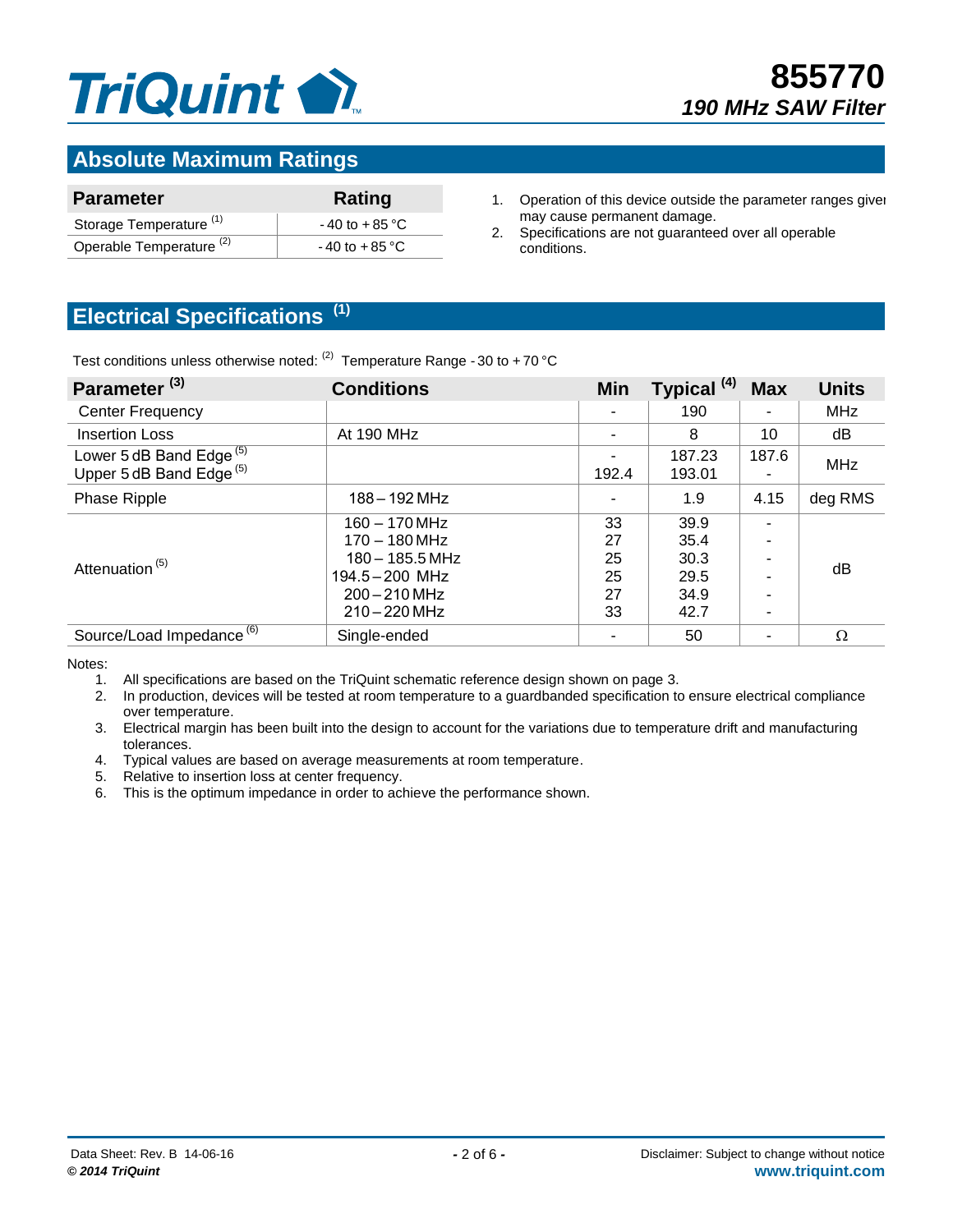

**855770** *190 MHz SAW Filter*

# **Evaluation Board**



Notes:

3-layers board - top, middle & bottom layer: 1 oz copper Substrates: .031" thick FR4 dielectric. Finish plating: Nickel: 3-8 µm thick, Gold: .03-.2 µm thick Hole plating: Copper min .0008 µm thick

#### **PCB Mounting Pattern**



#### Notes:

- 1. All dimensions are in millimeters. Angles are in degrees.
- 2. This drawing specifies the mounting pattern used on the TriQuint evaluation board for this product. Some modification may be necessary to suit end user assembly materials and processes.

# **Bill of Material**

| Reference Des. D1 | Value | <b>Description</b>               | Manuf.           | <b>Part Number</b> |
|-------------------|-------|----------------------------------|------------------|--------------------|
| L1                | 56 nH | Coil Wire-wound, $0402, \pm 5\%$ | Murata           | LOW15AN56NG00      |
| L <sub>2</sub>    | 47 nH | Coil Wire-wound, 0402, $\pm$ 5%  | Murata           | LOW15AN47NG00      |
| C <sub>1</sub>    | 33pF  | Chip Ceramic, $0402, \pm 5\%$    | Murata           | GRM1555C1H330GZ01  |
| C <sub>2</sub>    | 33pF  | Chip Ceramic, $0402, \pm 5\%$    | Murata           | GRM1555C1H330GZ01  |
| <b>SMA</b>        | N/A   | <b>SMA</b> connector             | Radiall USA Inc. | 9602-1111-018      |
| <b>PCB</b>        | N/A   | 3-layer                          | <b>Multiple</b>  | 960676             |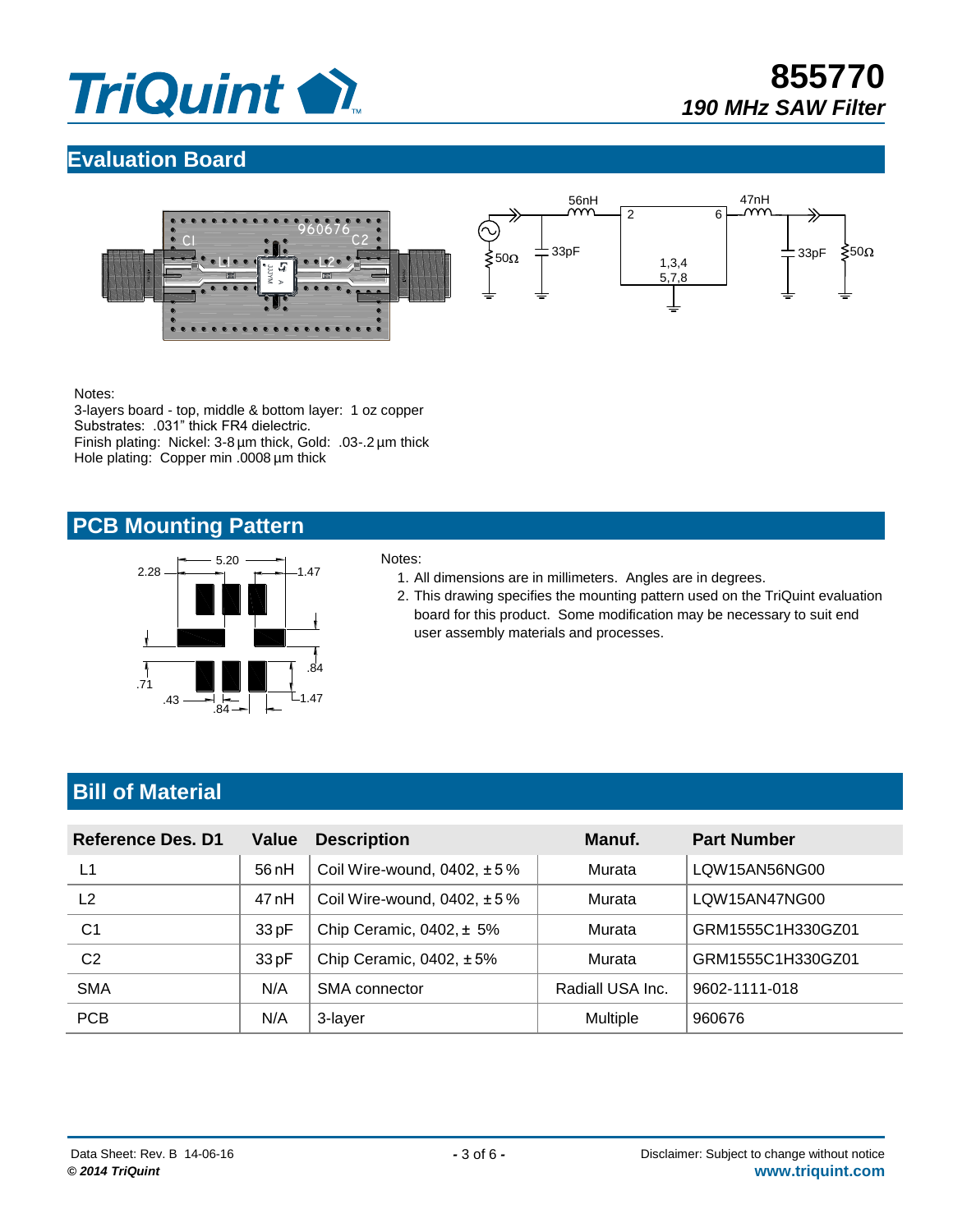

# **855770** *190 MHz SAW Filter*

# **Performance Plots** (Test conditions unless otherwise noted: Temp.= +25 °C)

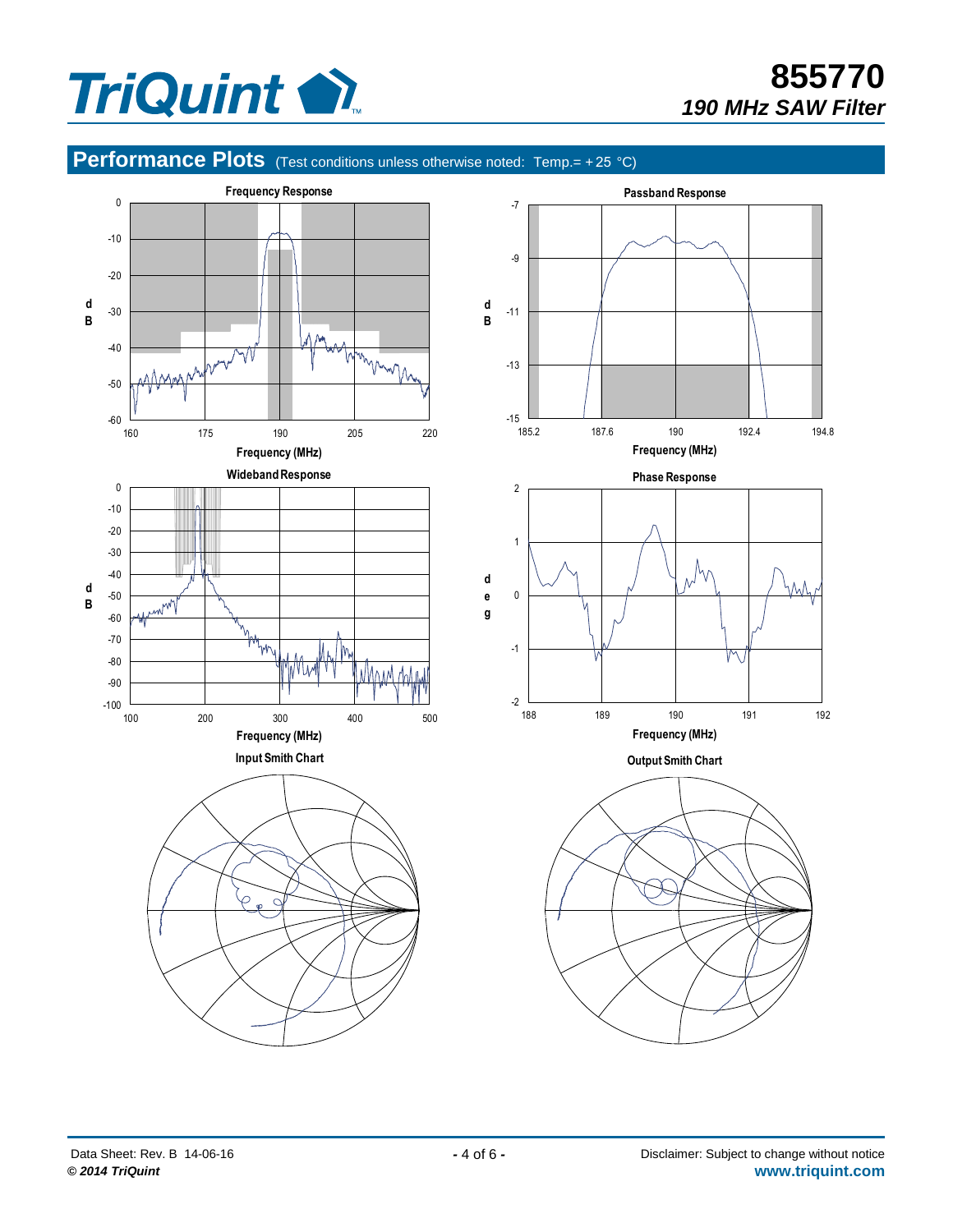

#### **Mechanical Information**



Package Style: SMP-20A Dimensions: 5.00 x 5.00 x 1.32 mm

Body: *Al2O<sup>3</sup>* ceramic Lid: *Kovar*, *Ni* plated Terminations: *Au* plating 0.5 - 1.0μm, over a 2-6μm *Ni* plating

All dimensions shown are nominal in millimeters All tolerances are ±0.15mm except overall length and width ±0.10mm

The date code consists of: day of the current year (Julian, 3 digits),  $Y =$  last digit of the year, and M = manufacturing site code Notes:

- 1. All dimensions shown are typical in millimeters
- 2. An asterisk (\*) in front of the marking code indicates prototype.

# **Tape and Reel information**

Standard T/R size = 4000 units / reel. All dimensions are in millimeters

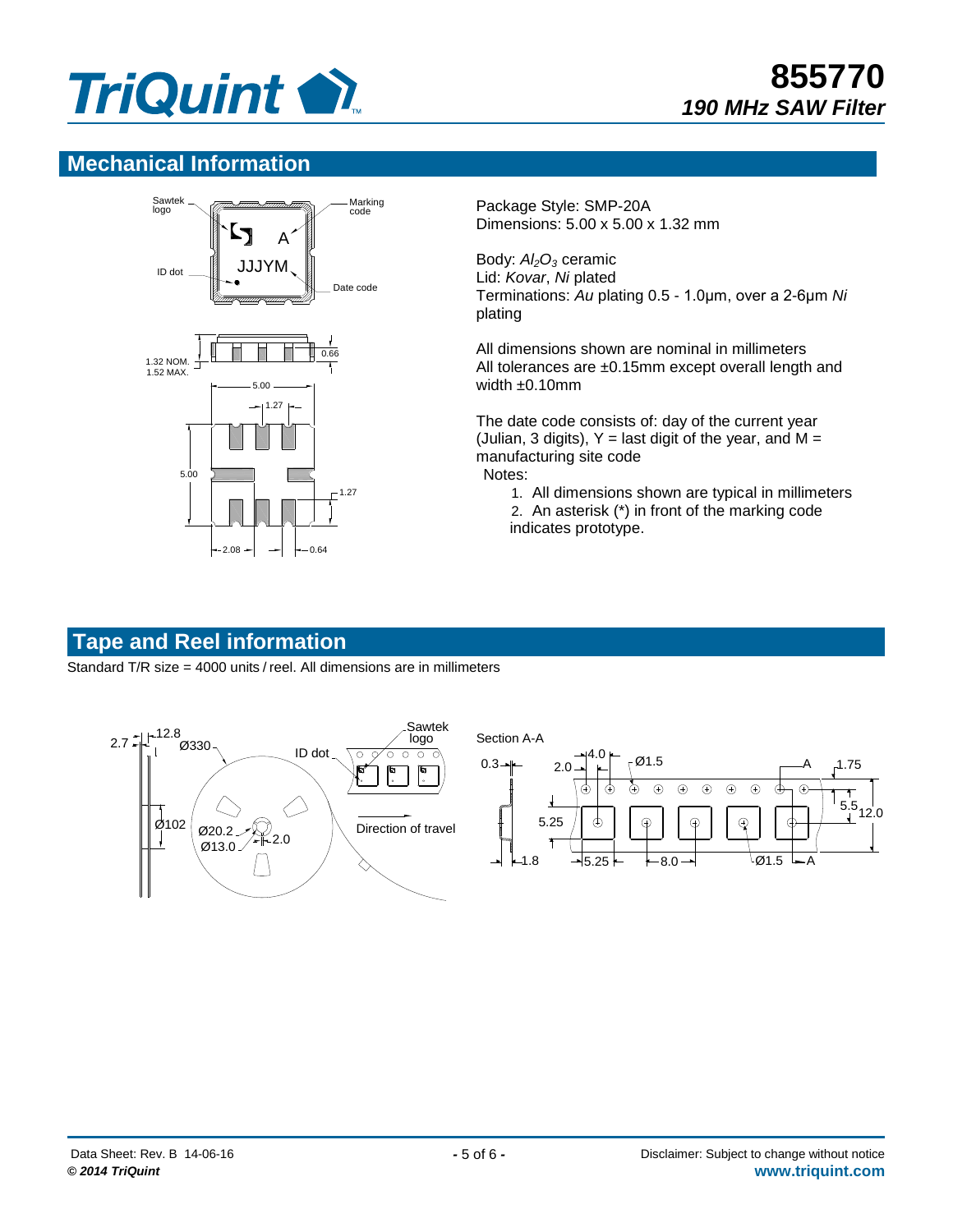

## **Product Compliance Information**

# **ESD Sensitivity Ratings**



Caution! ESD-Sensitive Device

| ESD Rating: 1C |                           |
|----------------|---------------------------|
| Value:         | Passes $\geq$ 1800 V min. |
| Test:          | Human Body Model (HBM)    |
| Standard:      | ESDA/JEDEC JS-001-2012    |

#### ESD Rating: B

| Value:    | Passes $\geq 200$ V min.   |
|-----------|----------------------------|
| Test:     | Machine Model (MM)         |
| Standard: | JEDEC Standard JESD22-A115 |

# **MSL Rating Construction Construction Construction Construction Construction Construction Construction Construction**

Not applicable. Hermetic package.

#### **Contact Information**

For the latest specifications, additional product information, worldwide sales and distribution locations, and information about TriQuint:

| Web: www.triguint.com     | Tel: I | +1.407.886.8860      |
|---------------------------|--------|----------------------|
| Email: info-sales@tgs.com |        | Fax: +1.407.886.7061 |

For technical questions and application information:

**Email: [flapplication.engineering@tqs.com](mailto:flapplication.engineering@tqs.com)**

#### **Important Notice**

The information contained herein is believed to be reliable. TriQuint makes no warranties regarding the information contained herein. TriQuint assumes no responsibility or liability whatsoever for any of the information contained herein. TriQuint assumes no responsibility or liability whatsoever for the use of the information contained herein. The information contained herein is provided "AS IS, WHERE IS" and with all faults, and the entire risk associated with such information is entirely with the user. All information contained herein is subject to change without notice. Customers should obtain and verify the latest relevant information before placing orders for TriQuint products. The information contained herein or any use of such information does not grant, explicitly or implicitly, to any party any patent rights, licenses, or any other intellectual property rights, whether with regard to such information itself or anything described by such information.

TriQuint products are not warranted or authorized for use as critical components in medical, life-saving, or lifesustaining applications, or other applications where a failure would reasonably be expected to cause severe personal injury or death.

#### **Solderability**

Compatible with both lead-free (260 °C maximum reflow temperature) and tin/lead (245 °C maximum reflow temperature) soldering processes.

Refer to **[Soldering Profile](http://www.triquint.com/prodserv/tech_info/soldering.cfm)** for recommended guidelines.

### **RoHs Compliance**

This part is compliant with EU 2002/95/EC RoHS directive (Restrictions on the Use of Certain Hazardous Substances in Electrical and Electronic Equipment).

This product also has the following attributes:

- Lead Free
- Halogen Free (Chlorine, Bromine)
- Antimony Free
- TBBP-A  $(C_{15}H_{12}Br_4O_2)$  Free<br>• PFOS Free
- 
-